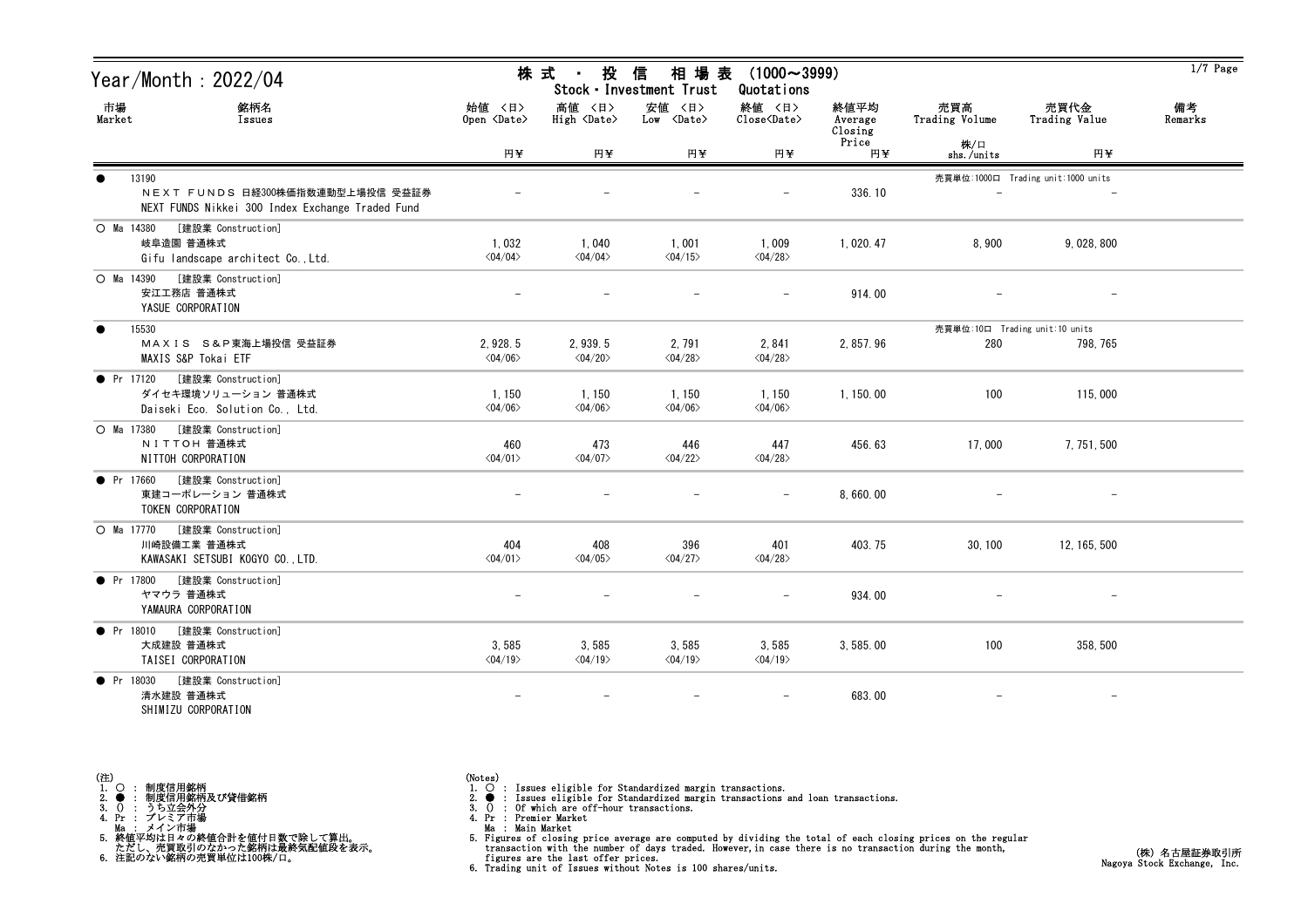| Year/Month : 2022/04                                                               |                                   | 株 式 -<br>投                        | 信<br>相場表<br>Stock · Investment Trust       | $(1000 \sim 3999)$<br>Quotations |                            |                       |                          | $2/7$ Page    |
|------------------------------------------------------------------------------------|-----------------------------------|-----------------------------------|--------------------------------------------|----------------------------------|----------------------------|-----------------------|--------------------------|---------------|
| 市場<br>Market<br>銘柄名<br>Issues                                                      | 始値 〈日〉<br>Open <date></date>      | 高値 〈日〉<br>High <date></date>      | 安値 〈日〉<br>$Low \cong \langle Date \rangle$ | 終値 〈日〉<br>Close <date></date>    | 終値平均<br>Average<br>Closing | 売買高<br>Trading Volume | 売買代金<br>Trading Value    | 備考<br>Remarks |
|                                                                                    | 円半                                | H¥                                | 円半                                         | 円半                               | Price<br>円半                | 株/口<br>shs./units     | 円半                       |               |
| • Pr 18120<br>[建設業 Construction]<br>鹿島建設 普通株式<br>KAJIMA CORPORATION                |                                   |                                   |                                            | $\qquad \qquad -$                | 1,450.00                   |                       |                          |               |
| [建設業 Construction]<br>• Ma 18690<br>名工建設 普通株式<br>MEIKO CONSTRUCTION CO., LTD.      | 1, 214<br>$\langle 04/04 \rangle$ | 1, 214<br>$\langle 04/04 \rangle$ | 1, 179<br>$\langle 04/26 \rangle$          | 1,180<br>$\langle 04/27 \rangle$ | 1, 188. 82                 | 17,600                | 20, 846, 000             |               |
| [建設業 Construction]<br>• Pr $18700$<br>矢作建設工業 普通株式<br>YAHAGI CONSTRUCTION CO., LTD. |                                   |                                   |                                            |                                  | 801.00                     |                       |                          |               |
| ● Pr 18780 [建設業 Construction]<br>大東建託 普通株式<br>DAITO TRUST CONSTRUCTION CO., LTD.   |                                   |                                   |                                            | $\overline{\phantom{0}}$         | 12, 520.00                 |                       | $\overline{\phantom{m}}$ |               |
| ● Ma 18920 [建設業 Construction]<br>徳倉建設 普通株式<br>Tokura Construction Co., Ltd.        | 3, 200<br>$\langle 04/11 \rangle$ | 3, 290<br>$\langle 04/20 \rangle$ | 3, 120<br>$\langle 04/14 \rangle$          | 3,160<br>$\langle 04/28 \rangle$ | 3, 154. 38                 | 2,300                 | 7, 269, 500              |               |
| ● Pr 18930 [建設業 Construction]<br>五洋建設 普通株式<br>PENTA-OCEAN CONSTRUCTION CO., LTD.   |                                   |                                   |                                            | $\qquad \qquad -$                | 637.00                     |                       |                          |               |
| [建設業 Construction]<br><b>O</b> Pr 19280<br>積水ハウス 普通株式<br>Sekisui House, Ltd.       |                                   |                                   |                                            | $\qquad \qquad -$                | 2, 259.00                  |                       |                          |               |
| ● Pr 19460 [建設業 Construction]<br>トーエネック 普通株式<br>TOENEC CORPORATION                 |                                   |                                   |                                            | $\overline{\phantom{0}}$         | 3, 325.00                  |                       |                          |               |
| [食料品 Foods]<br>$\bullet$ Pr 20530<br>中部飼料 普通株式<br>CHUBU SHIRYO CO., LTD.           |                                   |                                   |                                            |                                  | 1,023.00                   |                       |                          |               |
| ● Pr 21390 [サービス業 Services]<br>中広 普通株式<br>CHUCO CO., LTD.                          |                                   |                                   |                                            | $\qquad \qquad -$                | 377.00                     |                       | $-$                      |               |
| ● Pr 21690 [サービス業 Services]<br>CDS 普通株式<br>CDS Co., Ltd.                           |                                   |                                   |                                            | $\overline{\phantom{m}}$         | 1,758.00                   |                       | $\overline{\phantom{a}}$ |               |

- 
- (Notes)<br>1. : Issues eligible for Standardized margin transactions.<br>2. : Issues eligible for Standardized margin transactions and loan transactions.<br>3. () : Of which are off-hour transactions.<br>4. Pr : Premier Market
- 
- 
- Ma : Main Market
- 5. Figures of closing price average are computed by dividing the total of each closing prices on the regular transaction with the number of days traded. However, in case there is no transaction during the month,<br>figures ar
-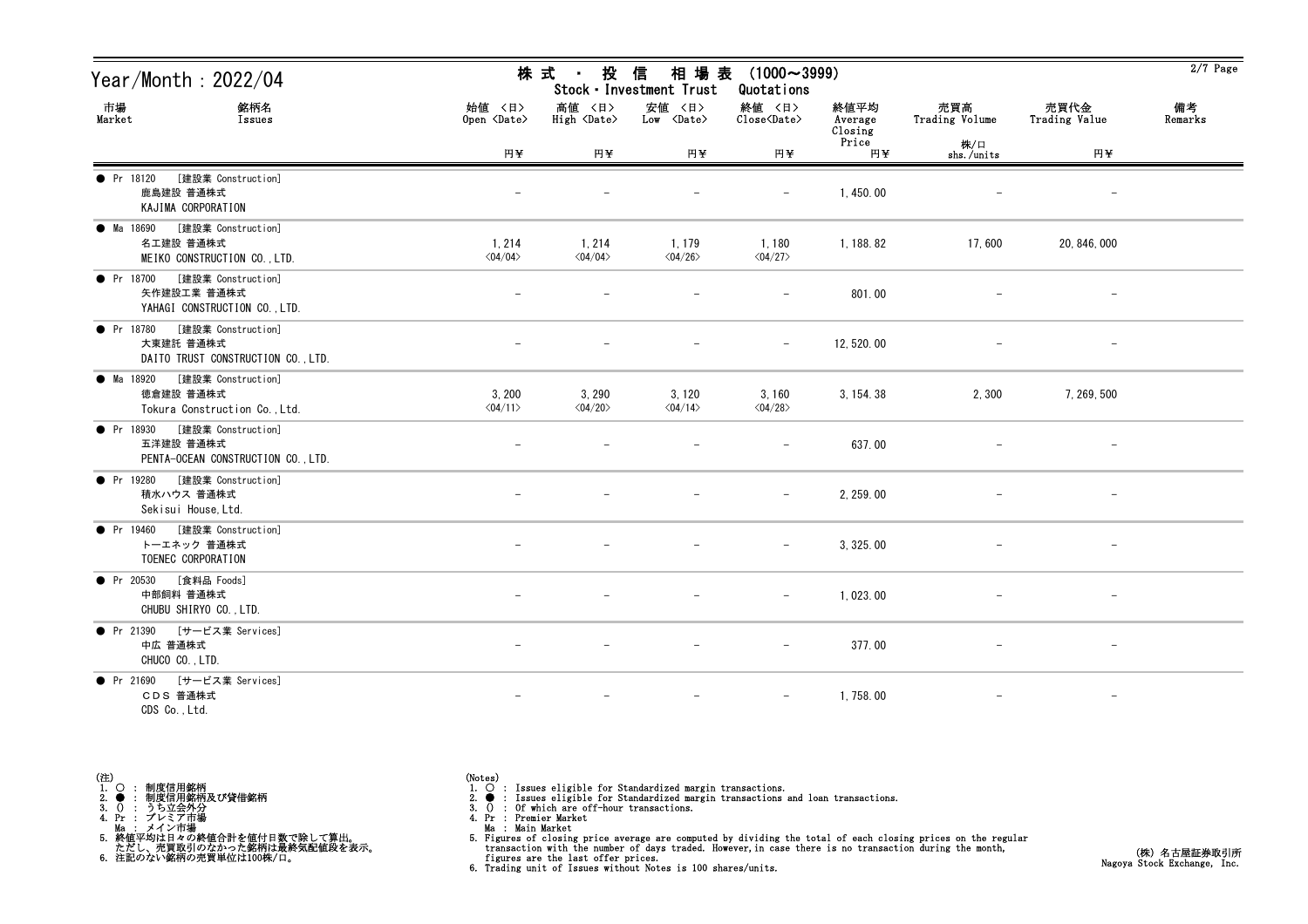| Year/Month : 2022/04                                                                       |                                         | 株 式 ・<br>投                            | 信<br>相場表<br>Stock · Investment Trust | $(1000 \sim 3999)$<br>Quotations |                            |                       |                          | $3/7$ Page    |
|--------------------------------------------------------------------------------------------|-----------------------------------------|---------------------------------------|--------------------------------------|----------------------------------|----------------------------|-----------------------|--------------------------|---------------|
| 市場<br>銘柄名<br>Market<br>Issues                                                              | 始値 〈日〉<br>Open $\langle$ Date $\rangle$ | 高値 〈日〉<br>$High \langle Date \rangle$ | 安値 <日><br>Low <date></date>          | 終値 〈日〉<br>Close <date></date>    | 終値平均<br>Average<br>Closing | 売買高<br>Trading Volume | 売買代金<br>Trading Value    | 備考<br>Remarks |
|                                                                                            | 円半                                      | 円半                                    | 円半                                   | 円半                               | Price<br>円半                | 株/口<br>shs./units     | 円半                       |               |
| ○ Ma 21850 [サービス業 Services]<br>シイエム・シイ 普通株式<br>CMC CORPORATION                             |                                         |                                       |                                      | $\overline{\phantom{0}}$         | 1, 194.00                  |                       |                          |               |
| [食料品 Foods]<br>• Pr 22070<br>名糖産業 普通株式<br>Meito Sangyo Co., Ltd.                           |                                         |                                       |                                      |                                  | 1,616.00                   |                       |                          |               |
| [食料品 Foods]<br>• Pr 22090<br>井村屋グループ 普通株式<br>IMURAYA GROUP COLTD.                          |                                         |                                       |                                      | $\overline{\phantom{0}}$         | 2, 249.00                  |                       |                          |               |
| $O$ Ma 22240<br>[食料品 Foods]<br>コモ 普通株式<br>COMO CO., LTD                                    |                                         |                                       |                                      | $\qquad \qquad -$                | 2, 635.00                  |                       | $\overline{\phantom{a}}$ |               |
| O Pr 24240<br>[サービス業 Services]<br>ブラス 普通株式<br>Brass Corporation                            |                                         |                                       |                                      | $\qquad \qquad -$                | 669.00                     |                       | $\overline{\phantom{a}}$ |               |
| ● Pr 24530 [サービス業 Services]<br>ジャパンベストレスキューシステム 普通株式<br>Japan Best Rescue System Co., Ltd. |                                         |                                       |                                      | $\overline{\phantom{0}}$         | 1,022.00                   |                       | $\overline{\phantom{m}}$ |               |
| • Pr 24850<br>[サービス業 Services]<br>ティア 普通株式<br>TEAR Corporation                             |                                         |                                       |                                      | $\qquad \qquad -$                | 442.00                     |                       |                          |               |
| [食料品 Foods]<br>• Pr $25030$<br>キリンホールディングス 普通株式<br>Kirin Holdings Company, Limited         | 1, 775<br>$\langle 04/11 \rangle$       | 1,825<br>$\langle 04/25 \rangle$      | 1,775<br>$\langle 04/11 \rangle$     | 1,825<br>$\langle 04/25 \rangle$ | 1, 791. 25                 | 400                   | 716, 500                 |               |
| [食料品 Foods]<br>• Pr $25400$<br>養命酒製造 普通株式<br>YOMEISHU SEIZO CO., LTD.                      |                                         |                                       |                                      |                                  | 1,728.00                   |                       |                          |               |
| $O$ Ma $25510$<br>[食料品 Foods]<br>マルサンアイ 普通株式<br>MARUSAN-AI CO., LTD.                       | 3,850<br>$\langle 04/01 \rangle$        | 3,900<br>$\langle 04/06 \rangle$      | 3,755<br>$\langle 04/22 \rangle$     | 3,765<br>$\langle 04/28 \rangle$ | 3, 826. 67                 | 6,000                 | 22, 889, 000             |               |
| O Pr 26860 [小売業 Retail Trade]<br>ジーフット 普通株式<br>GFOOT CO., LTD.                             |                                         |                                       |                                      |                                  | 306.00                     |                       | $-$                      |               |

(Notes)<br>1. ○ : Issues eligible for Standardized margin transactions.<br>2. ● : Issues eligible for Standardized margin transactions and loan transactions.<br>3. () : Of which are off-hour transactions.<br>4. Pr : Premier Market

Ma : Main Market<br>5. Figures of closing price average are computed by dividing the total of each closing prices on the regular<br>transaction with the number of days traded. However, in case there is no transaction during the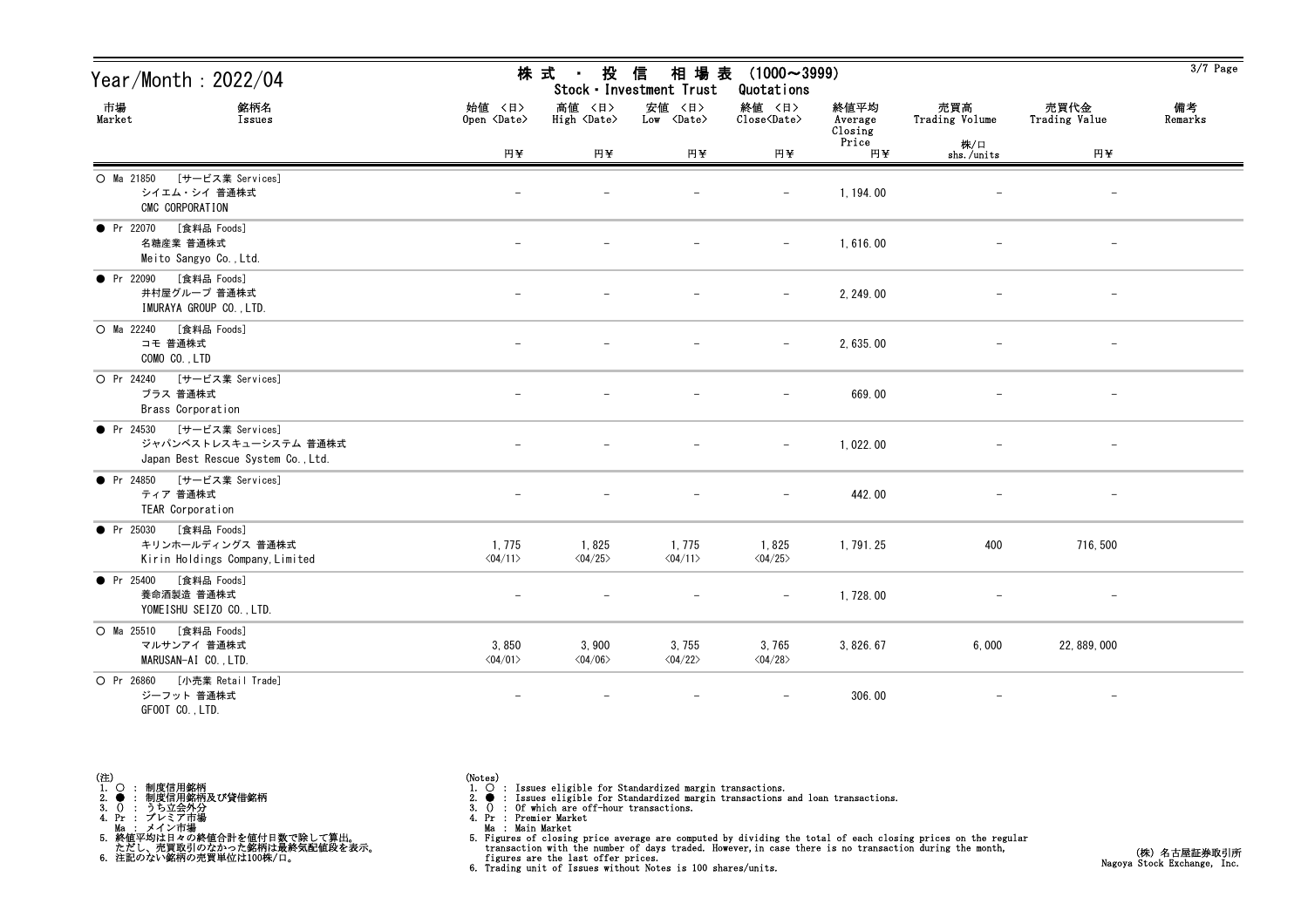| Year/Month: 2022/04                                                                    |                                  | 株 式 ・<br>投                       | 信<br>相 場 表<br>Stock · Investment Trust | $(1000 \sim 3999)$<br>Quotations |                            |                       |                             | $4/7$ Page    |
|----------------------------------------------------------------------------------------|----------------------------------|----------------------------------|----------------------------------------|----------------------------------|----------------------------|-----------------------|-----------------------------|---------------|
| 市場<br>銘柄名<br>Market<br>Issues                                                          | 始値 〈日〉<br>Open <date></date>     | 高値 〈日〉<br>High <date></date>     | 安値 〈日〉<br>$Low \langle Date \rangle$   | 終値 〈日〉<br>Close <date></date>    | 終値平均<br>Average<br>Closing | 売買高<br>Trading Volume | 売買代金<br>Trading Value       | 備考<br>Remarks |
|                                                                                        | 円半                               | 円半                               | 円半                                     | 円半                               | Price<br>円半                | 株/口<br>shs./units     | 円半                          |               |
| • Pr 27220<br>[小売業 Retail Trade]<br>アイケイ 普通株式<br>I.K Co., Ltd.                         |                                  |                                  |                                        | $\overline{\phantom{m}}$         | 547.00                     |                       |                             |               |
| ● Pr 27340 [小売業 Retail Trade]<br>サーラコーポレーション 普通株式<br>SALA CORPORATION                  |                                  |                                  |                                        |                                  | 625.00                     |                       |                             |               |
| [小売業 Retail Trade]<br>O Pr 27530<br>あみやき亭 普通株式<br>AMIYAKI TEI CO., LTD                 |                                  |                                  |                                        |                                  | 2, 902. 00                 |                       |                             |               |
| [小売業 Retail Trade]<br>O Ma 27780<br>パレモ・ホールディングス 普通株式<br>PALEMO HOLDINGS CO., LTD.     | $\overline{\phantom{0}}$         |                                  | $\overline{\phantom{a}}$               | $\overline{\phantom{m}}$         | 140.00                     |                       | $\overline{\phantom{m}}$    |               |
| [小売業 Retail Trade]<br>$O$ Ma $27800$<br>コメ兵ホールディングス 普通株式<br>Komehyo Holdings Co., Ltd. | 1,915<br>$\langle 04/21 \rangle$ | 1,915<br>$\langle 04/21 \rangle$ | 1,915<br>$\langle 04/21 \rangle$       | 1,915<br>$\langle 04/21 \rangle$ | 1,915.00                   | 100                   | 191,500                     |               |
| O Ma 28060 [食料品 Foods]<br>ユタカフーズ 普通株式<br>YUTAKA FOODS CORPORATION                      | $\overline{\phantom{a}}$         | $\overline{\phantom{0}}$         | $\overline{\phantom{m}}$               | $-$                              | 1,812.00                   | $\qquad \qquad -$     | $\overline{\phantom{a}}$    |               |
| [食料品 Foods]<br>• Pr 28110<br>カゴメ 普通株式<br>KAGOME CO., LTD.                              |                                  |                                  |                                        | $\overline{\phantom{a}}$         | 3, 250, 00                 |                       | $\overline{\phantom{m}}$    |               |
| [食料品 Foods]<br>● Ma 29020<br>太陽化学 普通株式<br>TAIYO KAGAKU CO., LTD.                       | 1,700<br>$\langle 04/01 \rangle$ | 1,700<br>$\langle 04/01 \rangle$ | 1,607<br>$\langle 04/25 \rangle$       | 1,644<br>$<04/28$                | 1, 652. 25                 | 103, 700<br>(100)     | 171, 158, 000<br>(166, 500) |               |
| [不動産業 Real Estate]<br>$O$ Ma 29830<br>アールプランナー 普通株式<br>Arr Planner Co., Ltd.           |                                  |                                  |                                        | $\overline{\phantom{a}}$         | 1, 311.00                  |                       |                             |               |
| ● Pr 30280 [小売業 Retail Trade]<br>アルペン 普通株式<br>Alpen Co., Ltd                           |                                  |                                  |                                        | $\overline{\phantom{m}}$         | 1, 975.00                  |                       | $\qquad \qquad -$           |               |
| [卸売業 Wholesale Trade]<br>$O$ Ma $30350$<br>ケイティケイ 普通株式<br><b>LELL THO</b>              |                                  |                                  |                                        | $\overline{\phantom{a}}$         | 326.00                     |                       | $\qquad \qquad -$           |               |

k t k INC.

(注)<br>1.○ : 制度信用銘柄<br>3.● : 制度信用銘柄及び貸借銘柄<br>3.() : うち立会外分<br>4.Pr : プレミア市場 Ma : メイン市場 5. 終値平均は日々の終値合計を値付日数で除して算出。 ただし、売買取引のなかった銘柄は最終気配値段を表示。 6. 注記のない銘柄の売買単位は100株/口。

(Notes)<br>1. ○ : Issues eligible for Standardized margin transactions.<br>2. ● : Issues eligible for Standardized margin transactions and loan transactions.<br>3. () : Of which are off-hour transactions.<br>4. Pr : Premier Market

Ma : Main Market<br>5. Figures of closing price average are computed by dividing the total of each closing prices on the regular<br>transaction with the number of days traded. However, in case there is no transaction during the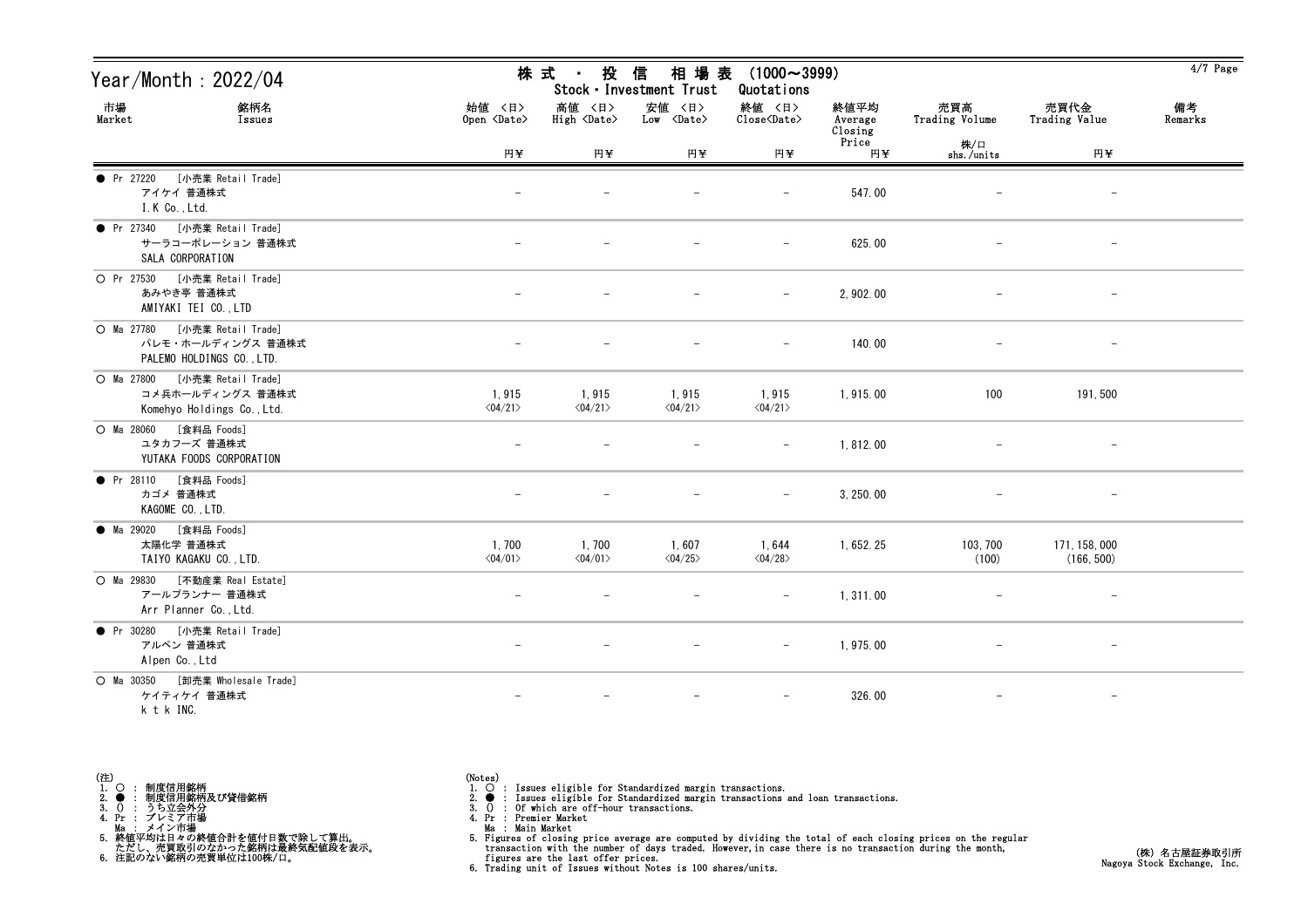| Year/Month : 2022/04                                                                                                                       |                                  | 株 式<br>投<br>$\blacksquare$       | 相場表<br>信<br>Stock · Investment Trust | $(1000 \sim 3999)$<br>Quotations |                            |                       |                       | $5/7$ Page    |
|--------------------------------------------------------------------------------------------------------------------------------------------|----------------------------------|----------------------------------|--------------------------------------|----------------------------------|----------------------------|-----------------------|-----------------------|---------------|
| 市場<br>銘柄名<br>Market<br>Issues                                                                                                              | 始值 〈日〉<br>Open <date></date>     | 高値 〈日〉<br>High <date></date>     | 安値 〈日〉<br>$Low \langle Date \rangle$ | 終値 〈日〉<br>Close <date></date>    | 終値平均<br>Average<br>Closing | 売買高<br>Trading Volume | 売買代金<br>Trading Value | 備考<br>Remarks |
|                                                                                                                                            | 円半                               | 円半                               | 円半                                   | 円半                               | Price<br>円半                | 株/口<br>shs./units     | 円半                    |               |
| [小売業 Retail Trade]<br>O Ma 30660<br>JBイレブン 普通株式<br>JB ELEVEN CO., LTD.                                                                     | 705<br>$\langle 04/01 \rangle$   | 705<br>$\langle 04/01 \rangle$   | 687<br>$\langle 04/18 \rangle$       | 695<br>$\langle 04/28 \rangle$   | 695.25                     | 47,800                | 33, 204, 400          |               |
| [小売業 Retail Trade]<br>• Pr 30860<br>J. フロント リテイリング 普通株式<br>J. FRONT RETAILING Co., Ltd.                                                    |                                  |                                  |                                      |                                  | 973.00                     |                       |                       |               |
| [小売業 Retail Trade]<br>O Pr 30910<br>ブロンコビリー 普通株式<br>BRONCO BILLY Co., LTD.                                                                 | 2,326<br>$\langle 04/12 \rangle$ | 2,326<br>$\langle 04/12 \rangle$ | 2,326<br>$\langle 04/12 \rangle$     | 2,326<br>$\langle 04/12 \rangle$ | 2, 326.00                  | 100                   | 232, 600              |               |
| [輸送用機器 Transportation Equipment]<br>• Pr 31160<br>トヨタ紡織 普通株式<br>TOYOTA BOSHOKU CORPORATION                                                 |                                  |                                  |                                      |                                  | 2,081.00                   |                       |                       |               |
| [小売業 Retail Trade]<br>$O$ Ma 31840<br>ICDAホールディングス 普通株式<br>International Conglomerate of Distribution for<br>Automobile Holdings Co., Ltd. |                                  |                                  |                                      | $-$                              | 2,500.00                   |                       | $-$                   |               |
| [小売業 Retail Trade]<br>• Pr $31860$<br>ネクステージ 普通株式<br>NEXTAGE Co., Ltd.                                                                     |                                  |                                  |                                      | $\overline{\phantom{m}}$         | 2, 004. 00                 |                       | $-$                   |               |
| O Pr 32020<br>[繊維製品 Textiles & Apparels]<br>ダイトウボウ 普通株式<br>Daitobo Co., Ltd.                                                               |                                  |                                  |                                      |                                  | 91.00                      |                       |                       |               |
| [繊維製品 Textiles & Apparels]<br>$\bullet$ Pr 32050<br>ダイドーリミテッド 普通株式<br>DAIDOH LIMITED                                                       |                                  |                                  |                                      | $-$                              | 139.00                     |                       | $\qquad \qquad -$     |               |
| • Pr 32210<br>[小売業 Retail Trade]<br>ヨシックスホールディングス 普通株式<br>Yossix Holdings Co., Ltd.                                                        |                                  |                                  |                                      | $\overline{\phantom{m}}$         | 2, 145.00                  |                       |                       |               |
| [不動産業 Real Estate]<br>• Pr 32320<br>三重交通グループホールディングス 普通株式<br>Mie Kotsu Group Holdings, Inc.                                                |                                  |                                  |                                      |                                  | 460.00                     |                       |                       |               |
| ● Pr 32520 [不動産業 Real Estate]<br>地主 普通株式<br>JINUSHI Co., Ltd.                                                                              |                                  |                                  | $\qquad \qquad -$                    |                                  | 1,910.00                   |                       | $\qquad \qquad -$     |               |

(Notes)<br>1. ○ : Issues eligible for Standardized margin transactions.<br>2. ● : Issues eligible for Standardized margin transactions and loan transactions.<br>3. () : Of which are off-hour transactions.<br>4. Pr : Premier Market

Ma : Main Market<br>5. Figures of closing price average are computed by dividing the total of each closing prices on the regular<br>transaction with the number of days traded. However, in case there is no transaction during the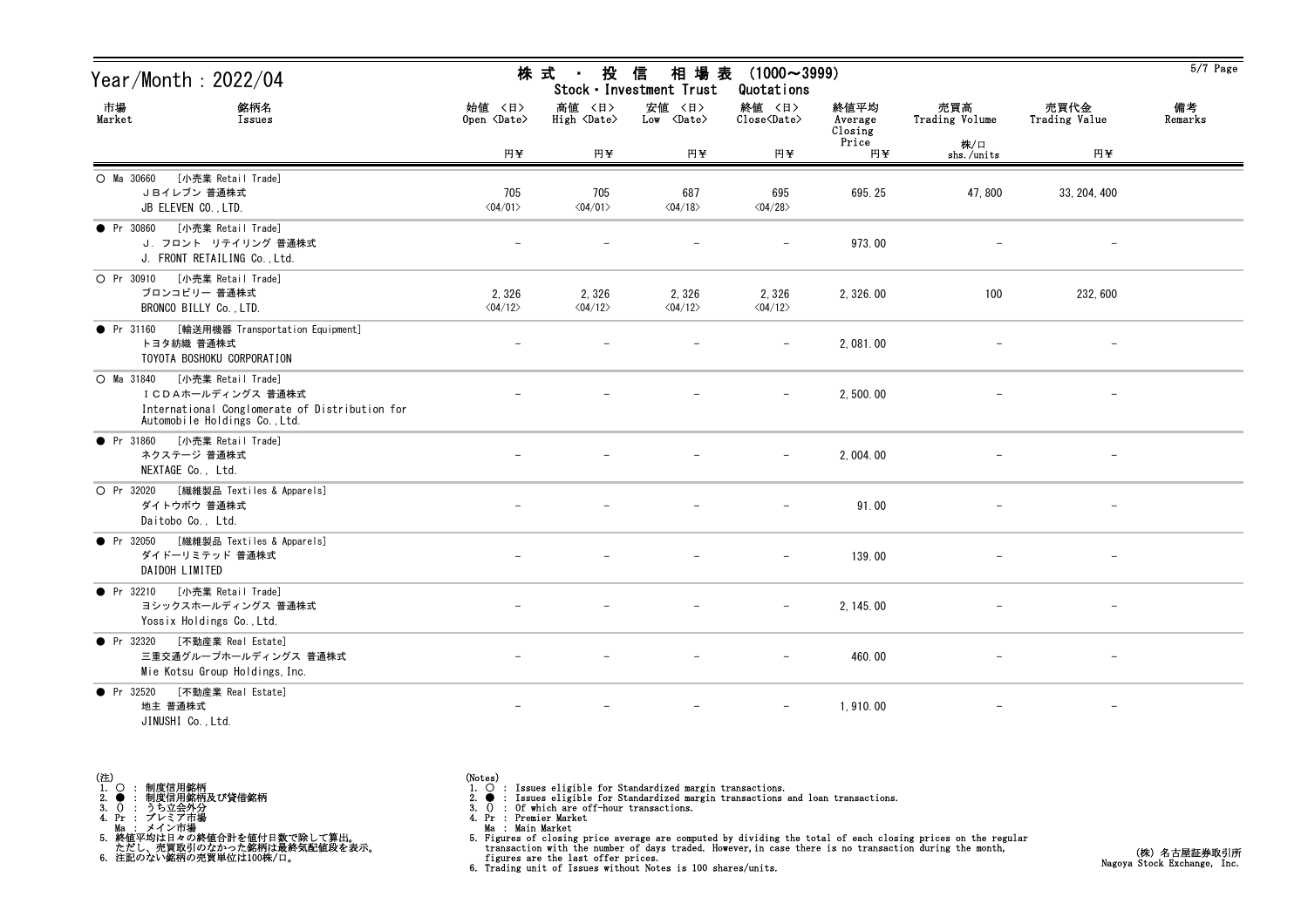| Year/Month: 2022/04                                                                           |                                         | 株 式<br>投<br>$\sim 10^{-11}$       | 信<br>相場表<br>Stock · Investment Trust | $(1000 \sim 3999)$<br>Quotations  |                            |                       |                          | $6/7$ Page    |
|-----------------------------------------------------------------------------------------------|-----------------------------------------|-----------------------------------|--------------------------------------|-----------------------------------|----------------------------|-----------------------|--------------------------|---------------|
| 市場<br>銘柄名<br>Market<br>Issues                                                                 | 始値 〈日〉<br>Open $\langle$ Date $\rangle$ | 高値 〈日〉<br>High<br><b>Cate&gt;</b> | 安値 〈日〉<br>$Low \times Date$          | 終値 〈日〉<br>Close <date></date>     | 終値平均<br>Average<br>Closing | 売買高<br>Trading Volume | 売買代金<br>Trading Value    | 備考<br>Remarks |
|                                                                                               | 円半                                      | 円半                                | 円半                                   | 円半                                | Price<br>円半                | 株/口<br>shs./units     | 円半                       |               |
| [卸売業 Wholesale Trade]<br>• Ma 33200<br>クロスプラス 普通株式<br>CROSS PLUS INC.                         |                                         |                                   |                                      |                                   | 677.00                     |                       |                          |               |
| [卸売業 Wholesale Trade]<br>$\bullet$ Pr 33210<br>ミタチ産業 普通株式<br>mitachi co., Itd                 |                                         |                                   |                                      |                                   | 876.00                     |                       |                          |               |
| [金属製品 Metal Products]<br>$\bullet$ Ma 34220<br>丸順 普通株式<br>MARUJUN CO., LTD.                   |                                         |                                   | $\overline{\phantom{0}}$             |                                   | 620.00                     |                       | $\overline{\phantom{m}}$ |               |
| O Ma 34390 [金属製品 Metal Products]<br>三ツ知 普通株式<br>Mitsuchi Corporation                          |                                         |                                   |                                      | $\overline{\phantom{m}}$          | 1,080.00                   |                       |                          |               |
| [金属製品 Metal Products]<br>$O$ Ma $34420$<br>MIEコーポレーション 普通株式<br>MIE CORPORATION CO., LTD       | 665<br>$\langle 04/01 \rangle$          | 695<br>$\langle 04/13 \rangle$    | 665<br>$\langle 04/01 \rangle$       | 689<br>$\langle 04/28 \rangle$    | 681.09                     | 2,900                 | 1, 985, 400              |               |
| [金属製品 Metal Products]<br>O Pr 34470<br>信和 普通株式<br>Shinwa Co., Ltd.                            |                                         |                                   |                                      |                                   | 796.00                     |                       |                          |               |
| $O$ Ma 35040<br>[繊維製品 Textiles & Apparels]<br>丸八ホールディングス 普通株式<br>MARUHACHI HOLDINGS CO., LTD. | 779<br>$\langle 04/01 \rangle$          | 795<br>$\langle 04/06 \rangle$    | 770<br>$\langle 04/27 \rangle$       | 774<br>$\langle 04/28 \rangle$    | 779.35                     | 39,600                | 30, 835, 100             |               |
| [繊維製品 Textiles & Apparels]<br>$\bullet$ Pr 35240<br>日東製網 普通株式<br>NITTO SEIMO CO., LTD.        | 1,737<br>$\langle 04/04 \rangle$        | 1,737<br>$\langle 04/04 \rangle$  | 1,590<br>$\langle 04/25 \rangle$     | 1,590<br>$\langle 04/25 \rangle$  | 1,663.50                   | 300                   | 491, 700                 |               |
| [卸売業 Wholesale Trade]<br>$\bullet$ Pr 35430<br>コメダホールディングス 普通株式<br>KOMEDA Holdings Co., Ltd.  | 2,020<br>$\langle 04/11 \rangle$        | 2, 220<br>$\langle 04/21 \rangle$ | 2,020<br>$\langle 04/11 \rangle$     | 2, 220<br>$\langle 04/21 \rangle$ | 2, 120.00                  | 200                   | 424,000                  |               |
| [繊維製品 Textiles & Apparels]<br>$\bullet$ Pr 35710<br>ソトー 普通株式<br>SOTOH CO., LTD.               | $\overline{\phantom{0}}$                |                                   |                                      |                                   | 879.00                     |                       | $\overline{\phantom{m}}$ |               |
| [繊維製品 Textiles & Apparels]<br>$\bullet$ Pr 35770<br>東海染工 普通株式<br>Tokai Senko K.K.             |                                         |                                   |                                      | $\overline{\phantom{m}}$          | 1, 160.00                  |                       |                          |               |

(Notes)<br>1. ○ : Issues eligible for Standardized margin transactions.<br>2. ● : Issues eligible for Standardized margin transactions and loan transactions.<br>3. () : Of which are off-hour transactions.<br>4. Pr : Premier Market

Ma : Main Market<br>5. Figures of closing price average are computed by dividing the total of each closing prices on the regular<br>transaction with the number of days traded. However, in case there is no transaction during the